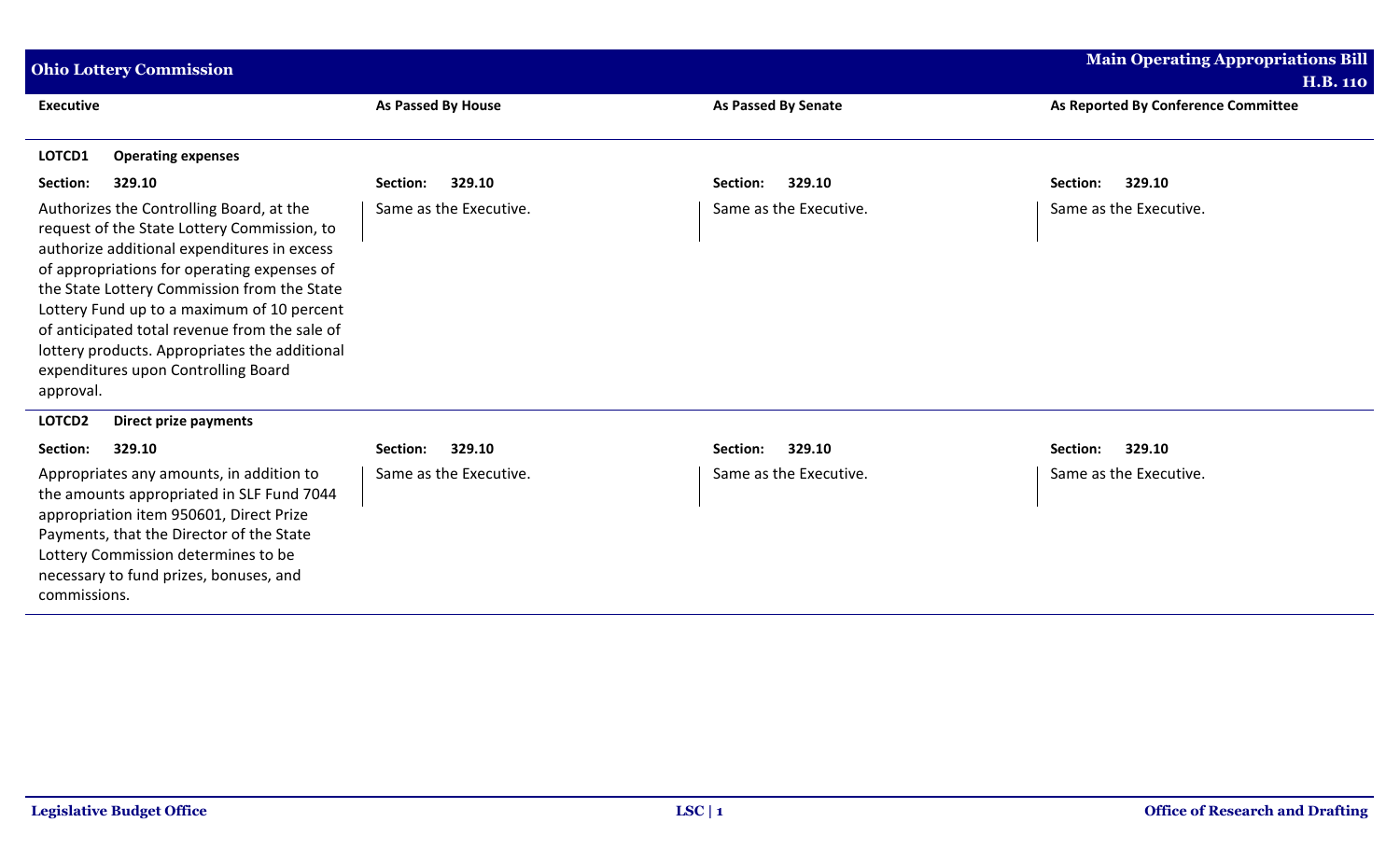| <b>Ohio Lottery Commission</b>                                                                                                                                                                                                                                                                                                                                                                                                                                                                                                                                                                                                                                                |                                              |                                              | <b>Main Operating Appropriations Bill</b>              |
|-------------------------------------------------------------------------------------------------------------------------------------------------------------------------------------------------------------------------------------------------------------------------------------------------------------------------------------------------------------------------------------------------------------------------------------------------------------------------------------------------------------------------------------------------------------------------------------------------------------------------------------------------------------------------------|----------------------------------------------|----------------------------------------------|--------------------------------------------------------|
| <b>Executive</b>                                                                                                                                                                                                                                                                                                                                                                                                                                                                                                                                                                                                                                                              | As Passed By House                           | <b>As Passed By Senate</b>                   | <b>H.B. 110</b><br>As Reported By Conference Committee |
| LOTCD3<br><b>Annuity prizes</b>                                                                                                                                                                                                                                                                                                                                                                                                                                                                                                                                                                                                                                               |                                              |                                              |                                                        |
| Section:<br>329.10                                                                                                                                                                                                                                                                                                                                                                                                                                                                                                                                                                                                                                                            | 329.10<br>Section:                           | 329.10<br>Section:                           | 329.10<br>Section:                                     |
| Authorizes the Director of Budget and<br>Management, upon the request of the State<br>Lottery Commission, to transfer an amount<br>sufficient to fund deferred prizes from the<br>State Lottery Fund (Fund 7044) to the<br>Deferred Prizes Trust Fund (Fund 8710).<br>Appropriates any amounts, in addition to<br>the amounts appropriated in appropriation<br>item 950602, Annuity Prizes, that the<br>Director of the State Lottery Commission<br>determines to be necessary to fund deferred<br>prizes and interest earnings. Requires the<br>Treasurer of State, from time to time, to<br>credit Fund 8710 the pro rata share of<br>interest earned on invested balances. | Same as the Executive.                       | Same as the Executive.                       | Same as the Executive.                                 |
| Transfers to the Lottery Profits Education Fund<br>LOTCD4                                                                                                                                                                                                                                                                                                                                                                                                                                                                                                                                                                                                                     |                                              |                                              |                                                        |
| Section:<br>329.10<br>Requires the Director of Budget and<br>Management to transfer, contingent upon<br>resources, \$1,234,000,000 in fiscal year 2022<br>and \$1,263,000,000 in fiscal year 2023, from<br>the State Lottery Fund (Fund 7044) to the<br>Lottery Profits Education Fund (Fund 7017).<br>States that such transfers represent the<br>estimated net income from operations of<br>the Commission in FY 2022 and FY 2023.<br>Requires that the transfers be administered<br>as the statutes direct.                                                                                                                                                                | 329.10<br>Section:<br>Same as the Executive. | 329.10<br>Section:<br>Same as the Executive. | Section:<br>329.10<br>Same as the Executive.           |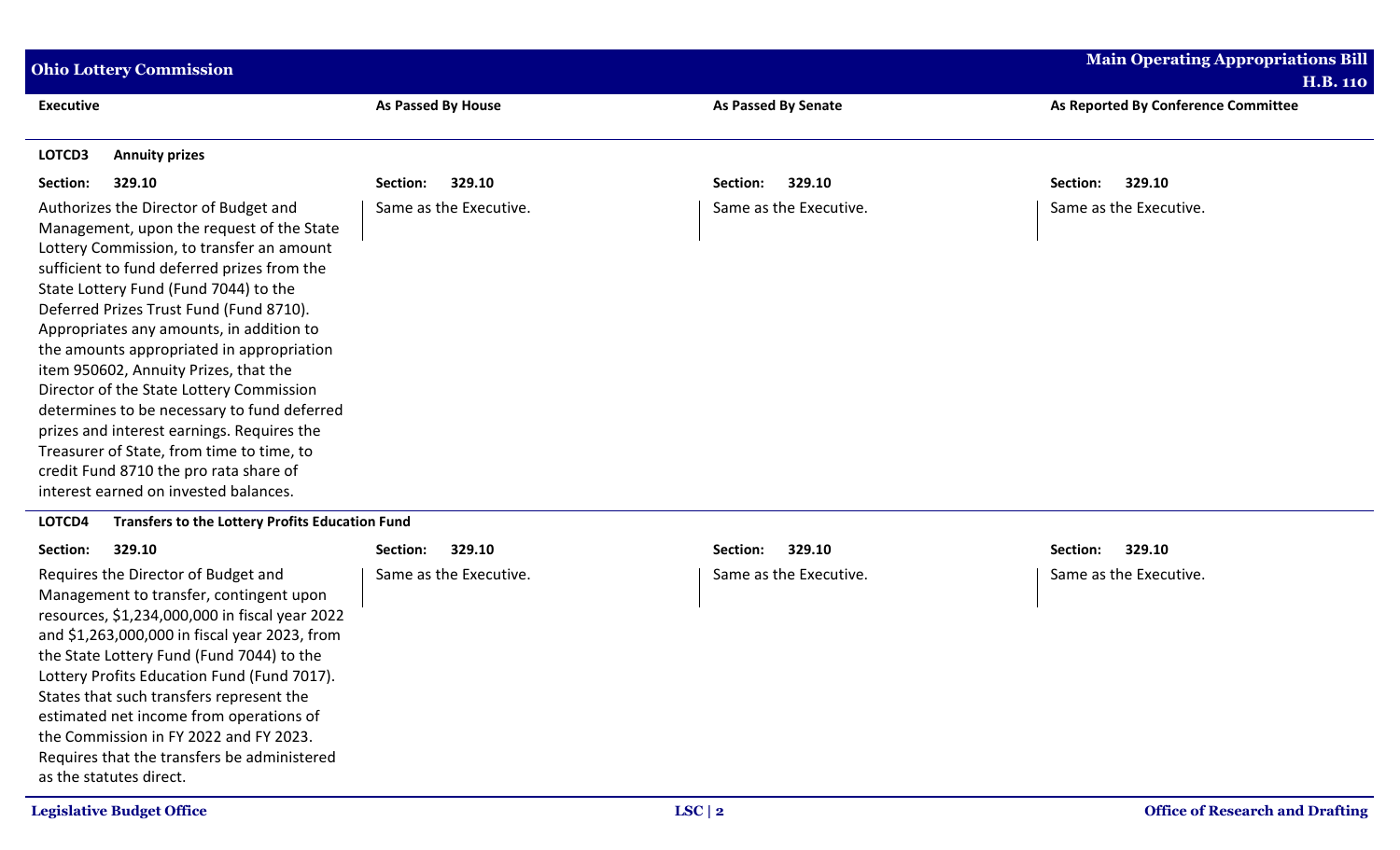| <b>Ohio Lottery Commission</b> |                    |                            | Main Operating Appropriations Bill  |
|--------------------------------|--------------------|----------------------------|-------------------------------------|
|                                |                    |                            | <b>H.B. 110</b>                     |
| <b>Executive</b>               | As Passed By House | <b>As Passed By Senate</b> | As Reported By Conference Committee |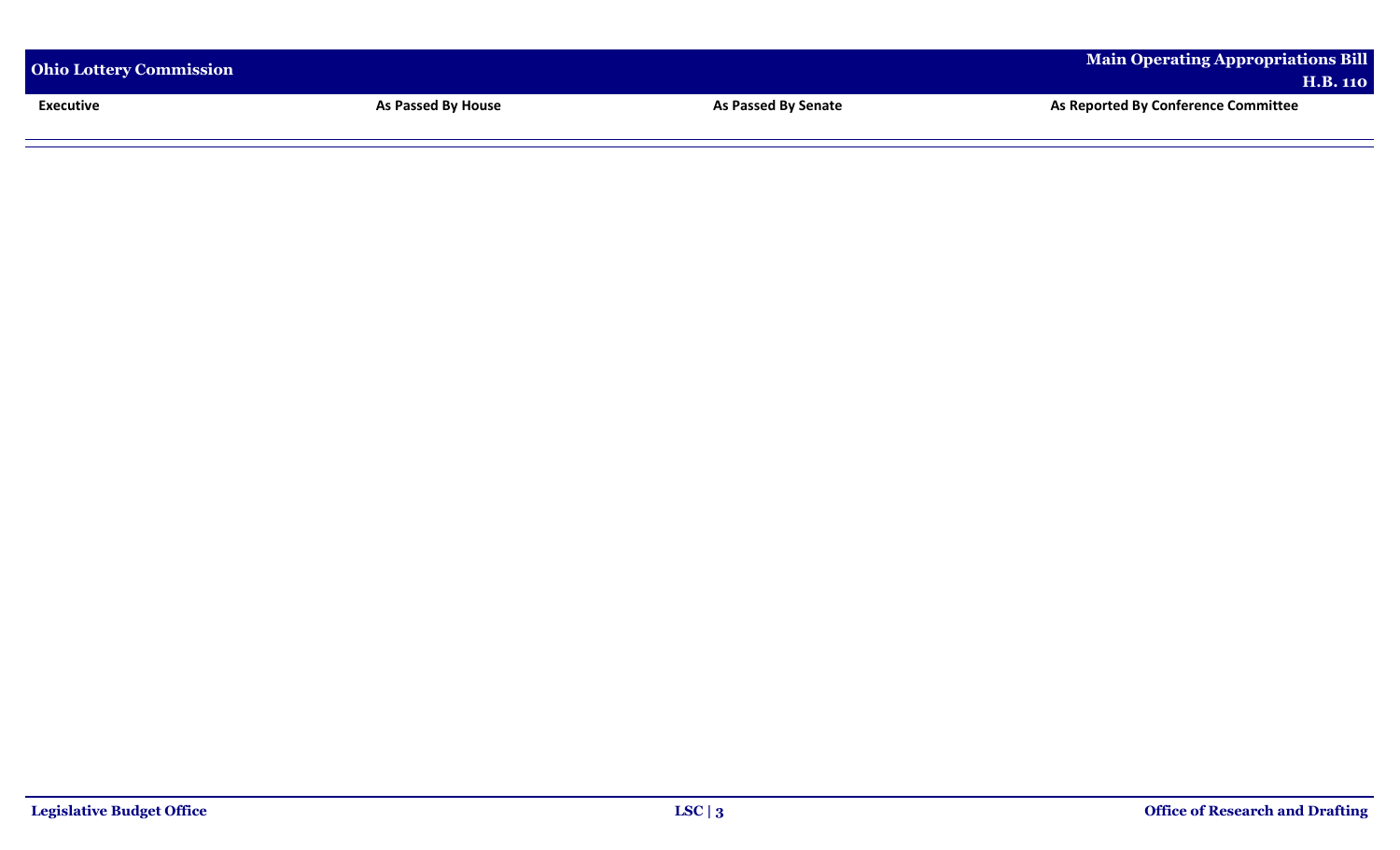| <b>Ohio Lottery Commission</b>                                                                                                                                                                                                                                                                         |                                    |                                    | <b>Main Operating Appropriations Bill</b><br><b>H.B. 110</b> |
|--------------------------------------------------------------------------------------------------------------------------------------------------------------------------------------------------------------------------------------------------------------------------------------------------------|------------------------------------|------------------------------------|--------------------------------------------------------------|
| <b>Executive</b>                                                                                                                                                                                                                                                                                       | <b>As Passed By House</b>          | <b>As Passed By Senate</b>         | As Reported By Conference Committee                          |
| Collecting debts from lottery and casino winnings<br>AGOCD19                                                                                                                                                                                                                                           |                                    |                                    |                                                              |
| R.C.<br>3770.073, 3772.37, 5701.11                                                                                                                                                                                                                                                                     | R.C.<br>3770.073, 3772.37, 5701.11 | R.C.<br>3770.073, 3772.37, 5701.11 | R.C.<br>3770.073, 3772.37, 5701.11                           |
| (1) Reduces from \$5,000 to \$600 the<br>threshold at which the State Lottery<br>Commission must withhold from lottery<br>winnings any amounts a lottery winner owes<br>to the state or a political subdivision.                                                                                       | (1) Same as the Executive.         | (1) Same as the Executive.         | (1) Same as the Executive.                                   |
| (2) Requires the Attorney General to<br>develop and implement a real time data<br>match program and make it available to<br>each casino operator and management<br>company to identify winners who owe<br>amounts to the state or a political<br>subdivision.                                          | (2) Same as the Executive.         | (2) Same as the Executive.         | (2) Same as the Executive.                                   |
| (3) Requires a casino operator or<br>management company to use the data<br>match program before disbursing any casino<br>winnings that exceed \$600 and withhold any<br>amounts a winner owes to the state or a<br>political subdivision.                                                              | (3) Same as the Executive.         | (3) Same as the Executive.         | (3) Same as the Executive.                                   |
| (4) Requires the casino operator or<br>management company to remit payment to<br>the Department of Job and Family Services<br>for any past due child or spousal support, as<br>required under current law, before remitting<br>the remainder to the Attorney General to<br>pay other government debts. | (4) Same as the Executive.         | (4) Same as the Executive.         | (4) Same as the Executive.                                   |
| (5) Requires the casino operator or<br>management company to transmit to the                                                                                                                                                                                                                           | (5) Same as the Executive.         | (5) Same as the Executive.         | (5) Same as the Executive.                                   |